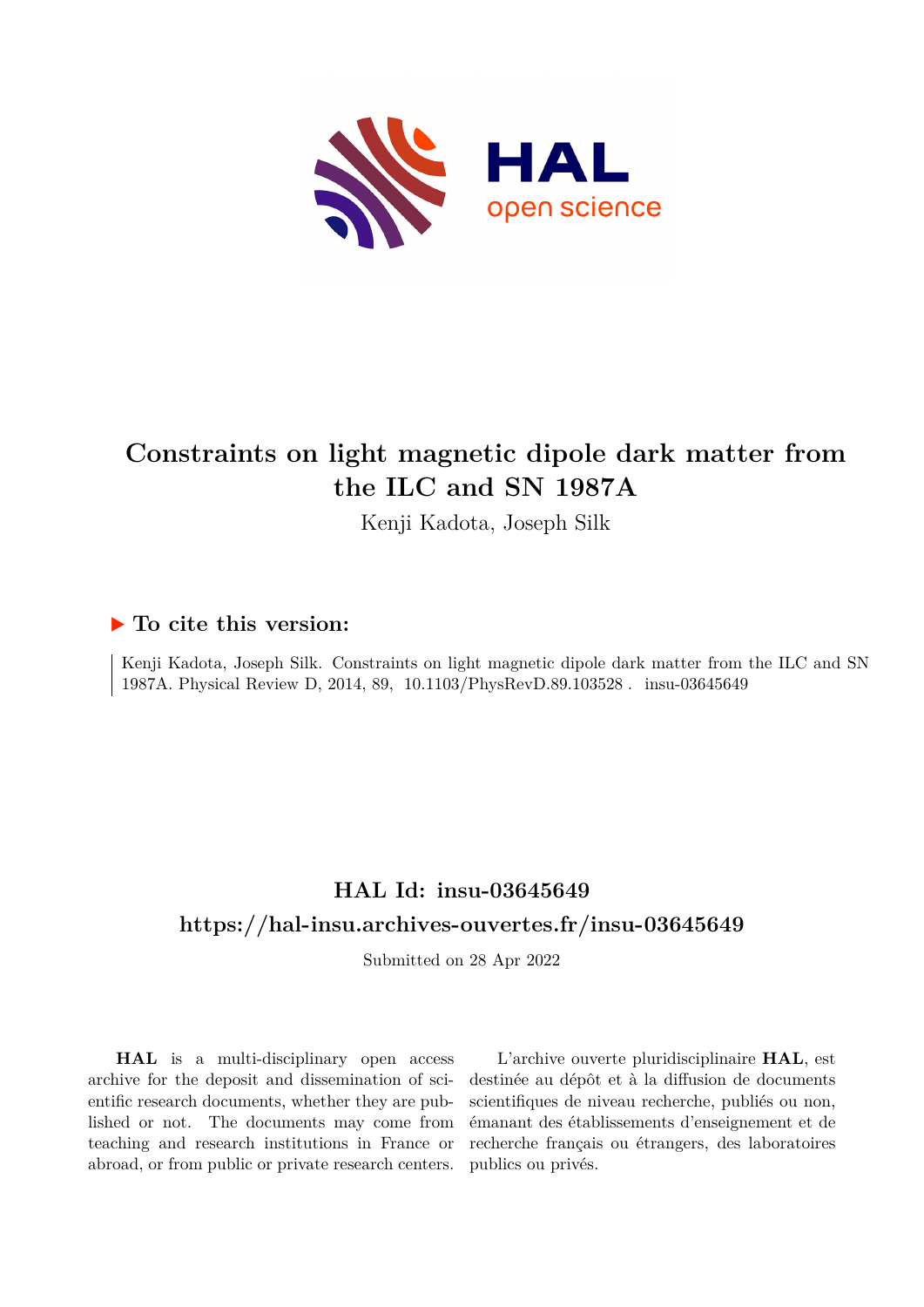PHYSICAL REVIEW D 89, 103528 (2014)

### Constraints on light magnetic dipole dark matter from the ILC and SN 1987A

Kenji Kadota<sup>1</sup> and Joseph Silk<sup>2,3,4</sup>

<sup>1</sup>Department of Physics, Nagoya University, Nagoya 464-8602, Japan<br><sup>2</sup>Institut d'Astrophysique de Paris, CNPS, UPMC Univ. Paris 06 UMP70 Institut d*'*Astrophysique de Paris, CNRS, UPMC Univ Paris 06,UMR7095, 98 bis, boulevard Arago, F-75014 Paris, France<br> $\frac{3}{2}$ Department of Bhysics and Astronomy. The Johns Hopkins University, Baltin Department of Physics and Astronomy, The Johns Hopkins University, Baltimore, Maryland 21218, USA<br><sup>4</sup> Begaraft Institute of Bartials Astronbusies and Cosmology  $A^4$ Beecroft Institute of Particle Astrophysics and Cosmology, University of Oxford, Oxford OX1 3RH, United Kingdom

(Received 14 March 2014; published 22 May 2014)

To illustrate the complementarity of the linear collider and astrophysics bounds on the light (MeV-scale mass) dark matter (DM), we study the constraints on the magnetic dipole DM from the DM-electron interactions at the proposed International Linear Collider (ILC) and in supernova (SN) 1987A. We in particular focus on the  $e^+e^-$  annihilation, which is the common process for producing DM pairs both at the ILC and in the SN. We estimate the bounds on the DM magnetic dipole moment from the monophoton signals at the ILC and also from the energy loss rate due to the freely streaming DM produced in the SN. The SN bounds can be more stringent than those from the ILC by as much as a factor  $\mathcal{O}(10^5)$  for a DM mass below  $10^2$  MeV. For larger DM masses, on the other hand, SN rapidly loses its sensitivity and the collider constraints can complement the SN constraints.

DOI: [10.1103/PhysRevD.89.103528](http://dx.doi.org/10.1103/PhysRevD.89.103528) PACS numbers: 95.35.+d

I. INTRODUCTION

The nature of the dark matter (DM) remains an outstanding question that can provide crucial clues for the physics beyond the Standard Model (SM). In particular, besides the commonly studied weakly interacting massive particles (WIMPs) with weak scale mass, there has been growing interest in light DM whose parameter region has not yet been experimentally fully explored. For instance, current direct DM search experiments have recoil energy sensitivity down to of order a keV, which limits the DM mass to be larger than about a GeV, and it would be of great interest to investigate the lighter mass range below a GeV for the potential window to new physics beyond the SM. Facing the wide-open possibilities for the properties of DM, we study the interaction of MeV-scale DM particles that possess a magnetic dipole moment and therefore interact with the photon. The DM magnetic dipole moment can be easily generated in many extensions of the SM such as asymmetric DM models and there have been many studies of the dipole DM, in particular for the light DM whose interactions with the SM particles can enjoy infrared enhancement due to the small momentum transfer in the photon exchange  $[1-17]$ .

We aim to illustrate the complementarity of linear collider and astrophysical probes on light dark matter in the MeV-scale mass range. We focus on the interactions of the DM and electron-positron pairs and estimate how they can affect the ILC and SN signals. For the ILC, we study the impact of the magnetic dipole DM on the monophoton events, where pairs of DM particles arise from  $e^+e^$ annihilations, and, for the SN, we calculate the DM emission rate potentially affecting SN cooling, which is

also due to pairs of DM particles produced by  $e^+e^$ annihilations. We relate the collider and SN phenomenology through this common DM production channel of  $e^+e^$ annihilations and clarify how collider and SN signals can complement each other in constraining the DM magnetic dipole moment.

### II. ILC AND SUPERNOVA CONSTRAINTS ON THE DARK MATTER MAGNETIC DIPOLE MOMENT

We estimate the bounds on the magnetic dipole moment of MeV dark matter from  $e^+e^-$  annihilation, which is the common channel for DM pair production both at the ILC and in supernova 1987A.

#### A. Magnetic dipole dark matter

We discuss the electromagnetic coupling for the interaction between DM and electrons, and consider fermionic DM  $\chi$  whose gauge invariant coupling to the photon, up to dimension five, is via the magnetic dipole moment operator,

$$
L = -\frac{i}{2}\mu \bar{\chi}\sigma_{\mu\nu}\chi F^{\mu\nu}.
$$
 (1)

 $F^{\mu\nu}$  is the electromagnetic field tensor and  $\mu$  corresponds to the magnetic dipole moment of DM and is parametrized as  $\mu = 1/\Lambda$ , where  $\Lambda$  represents the cutoff scale of the effective theory.  $\Lambda$  for instance could be the mass scale of the charged particle running in the loop if this dimension-five dipole moment operator arises from the loop interactions with the heavy mediator. The ultraviolet-complete theory, however,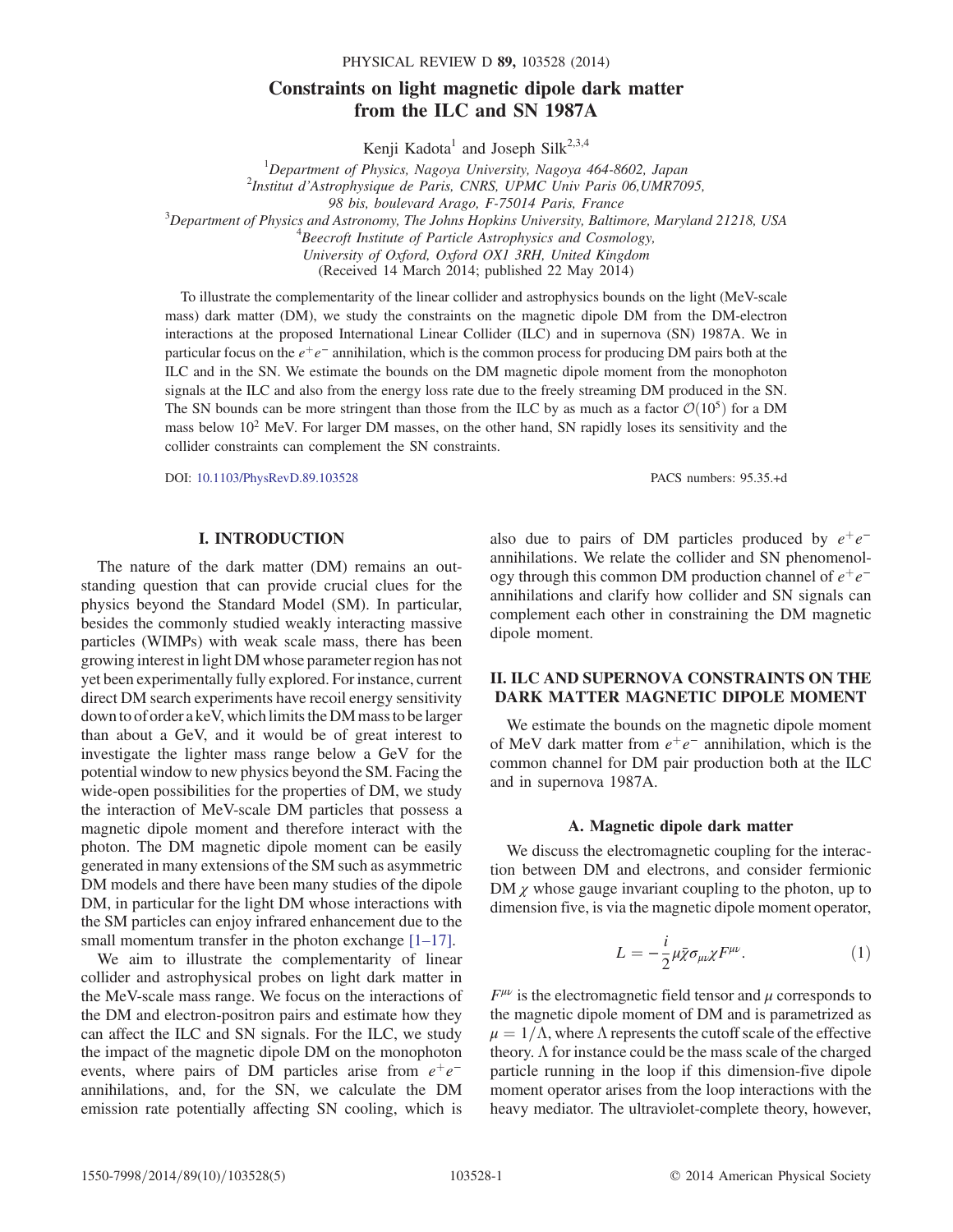is not sought in this paper in order to keep our modelindependent discussions as general as possible. We also assume the only coupling between the DM and the SM particles is through the magnetic dipole interaction with photons given in Eq.  $(1)$ .<sup>1</sup> The dipole interaction term vanishes for the Majorana fermion and we hence consider a Dirac fermion  $\chi$  in this paper.

#### B. Linear collider

The dark matter shows up as a missing energy at a collider and we consider the monophoton signals  $e^+e^- \rightarrow$  $\chi \bar{\chi} \gamma$  at the ILC [20–31] to search for the dipole DM. The monophoton, along with a dipole DM pair, at an  $e^+e^$ collider can come from the initial state radiation (ISR) or from a final state DM via the dipole coupling. We study the monophoton from the ISR which can dominate that from the final state DM due to the collinear enhancement when a photon is approximately collinear with an incoming beam. For the background, we simply consider the main irreducible background from the SM process  $e^+e^- \rightarrow \nu \bar{\nu} \gamma$ . To avoid the collinear and infrared divergences, we limit the phase space to be  $E_{\gamma} > 8$  GeV and  $-0.995 < \cos \theta_{\gamma} <$ 0.995.  $E_y$  has the Z resonance peak around  $\sqrt{s}/2(1 - M_Z^2/s)$ (242 GeV for the center of mass energy  $\sqrt{s} = 500 \text{ GeV}$ and 496 GeV for  $\sqrt{s} = 1$  TeV), and we hence impose a further cut  $E_{\gamma} \le 220 \text{ GeV}$  for  $\sqrt{s} = 500 \text{ GeV}$  and  $E_{\gamma} \le 450$ for  $\sqrt{s} = 1$  TeV to suppress the s-channel on-shell Z recoil contributions. The background due to the t- and  $u$ - channel W exchange can be further reduced by positively polarized electron and negatively polarized positron beams because of the V-A nature of W coupling. We adopt the beam polarization  $P(e^+, e^-) = (-30\%, +80\%)$  for our analysis [28,32].

We implemented the magnetic dipole operator in MADGRAPH and MADEVENT and numerically obtained the upper bound on the dipole moment by requiring that 95% confidence level upper limit on the background is smaller than the 95% confidence level lower limit on the signal plus background [33–36]. Ignoring the systematic errors for simplicity, the constraints on the dipole moment can be obtained by requiring

$$
N_{\text{sig}} + N_{\text{bg}} - 1.64\sqrt{N_{\text{sig}} + N_{\text{bg}}} > N_{\text{bg}} + 1.64\sqrt{N_{\text{bg}}},\qquad(2)
$$

where  $N_{\text{sig,bg}}$  represent the number of events after the cuts for the signals and SM backgrounds.<sup>2</sup>

#### C. Supernova

To study the complementarity to the  $e^+e^-$  linear collider, we consider  $e^+e^- \rightarrow \chi \bar{\chi}$  in the SN. A pair of magnetic dipole DM particles can be produced from the annihilation of the relativistic  $e^+e^-$  in the same way as DM pair production at the linear collider through the s-channel photon exchange. We estimate the emission rate of the freely steaming DM because any significant additional energy loss from the SN core could affect the shape and duration of the neutrino pulse from SN 1987A [38,39]. The new DM channel can indeed be severely constrained not to conflict with the SN 1987A data, and the emission rates for SN 1987A have been extensively studied for the DM candidates such as axions, neutralinos and the gravitons in extra dimension models [40–57].

The produced DM can escape the SN core if their mean free path is larger than the core size (of order 10 km), which can enhance the SN cooling rate and shorten the SN neutrino signals. For  $e^-(p_1)e^+(p_2) \rightarrow \chi(p_3)\bar{\chi}(p_4)$ , the emissivity, the energy emitted per time and volume, is

$$
\dot{\mathcal{E}} = \int d\Pi_{i=1,4} \frac{d^3 p_i}{2E_i (2\pi)^3} (2\pi)^4 \delta^4(p_1 + p_2 - p_3 - p_4)
$$
  
 
$$
\times f_1 f_2 (1 - f_3) (1 - f_4) |M|^2 (E_3 + E_4)
$$
 (3)

where  $f_i = [e^{(E_i - \mu_i)/T} + 1]^{-1}$  is the Fermi-Dirac distribution function. The matrix element squared, summed over the initial and final state spins, for the magnetic dipole interaction becomes

$$
|M|^2 = \frac{64\mu^2 e^2}{q^4} (p_1 \cdot p_2) [(p_3 \cdot p_2)(p_4 \cdot p_2) + (p_3 \cdot p_1)(p_4 \cdot p_1) + m_{\chi}^2 (p_1 \cdot p_2)],
$$
 (4)

where  $q = p_1 + p_2$ ,  $m_\chi$  is the DM mass. We for simplicity ignore the electron mass  $m_e \ll \sqrt{s}$  in our analysis (s is the usual Mandelstam variable representing the center of mass energy squared). Performing the phase space integration leads to

$$
\dot{\mathcal{E}} = \frac{2\alpha\pi^2\mu^2}{3} \int_{4m_{\chi}^2}^{\infty} ds \int_{\sqrt{s}}^{\infty} dE_+ \int_{-\sqrt{E_+^2 - s}}^{\sqrt{E_+^2 - s}} dE_-
$$
\n<sup>1</sup>The dipole moment in this paper refers to the magnetic dipole  
\nment, which preserves the discrete symmetries (C,P,T), and  
\n1- have the studies for the electric dipole moment which

moment, which preserves the discrete symmetries (C,P,T), and we leave the studies for the electric dipole moment, which intrinsically breaks the P and T invariance, for future work. Note a spin zero particle cannot have a permanent dipole moment either and the scalar DM coupling to the photon shows up only at dimension six which has been explored for instance in Ref [18]. Another form of the electromagnetic interaction could occur if the DM is electrically charged, but the electric charge of the DM is severely constrained from the current experimental data and not pursued in our study [19].

<sup>&</sup>lt;sup>2</sup>We simply consider the dominant statistical uncertainties in our estimation, which suffices for our purpose of quantitative estimation of the allowed magnitude of the dipole moment. We refer the readers to, for instance, Ref. [27,28,37] for more detailed studies on the model dependent systematic errors along with the full detector simulation and the optimized particle reconstruction.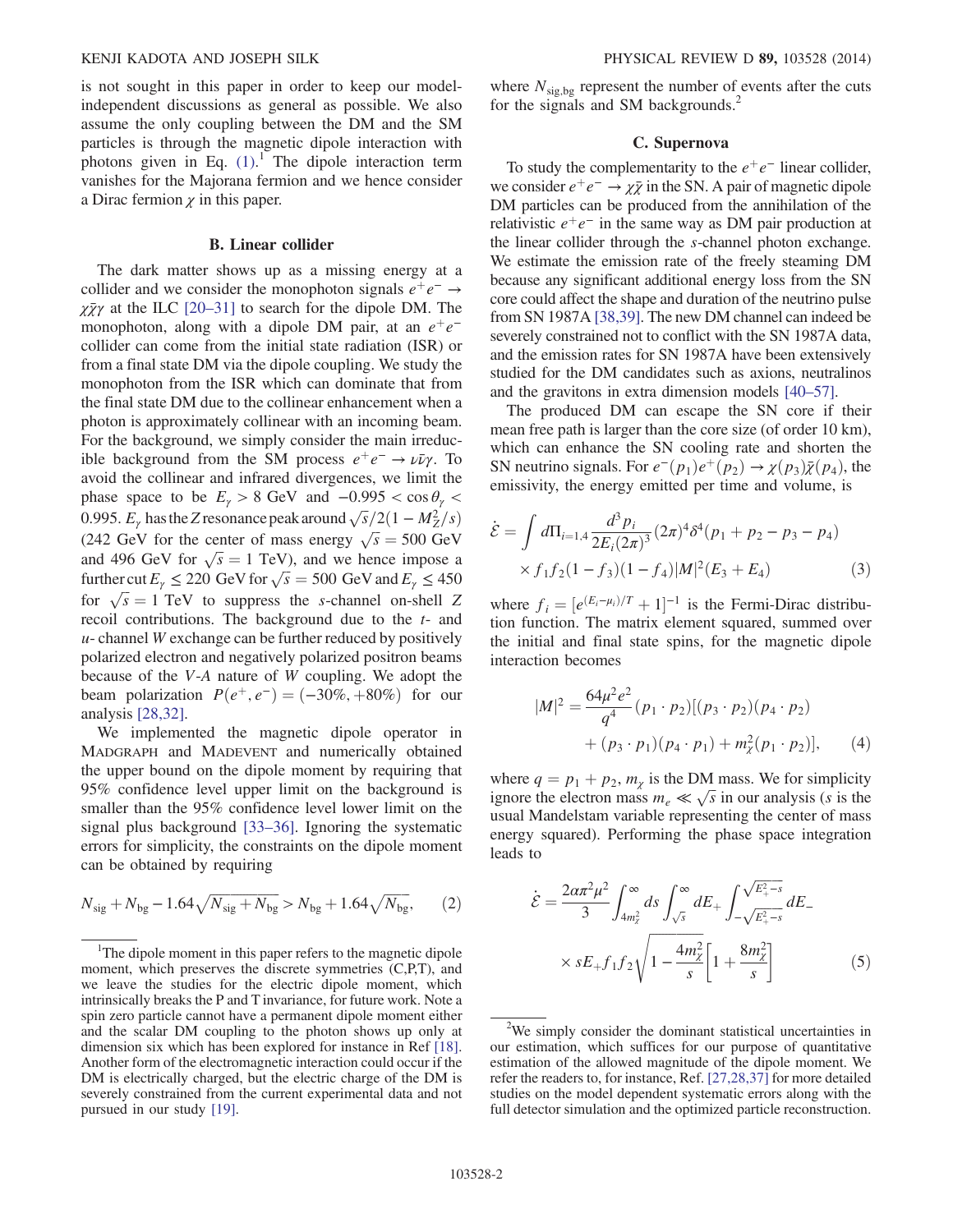CONSTRAINTS ON LIGHT MAGNETIC DIPOLE DARK … PHYSICAL REVIEW D 89, 103528 (2014)

$$
f_1 = \frac{1}{e^{(E_+ + E_- - 2\mu_e)/(2T)} + 1},
$$
  
\n
$$
f_2 = \frac{1}{e^{(E_+ - E_- + 2\mu_e)/(2T)} + 1},
$$
\n(6)

where  $\alpha$  is the fine structure constant and we assume the complete final-state phase space is essentially available and ignore the Pauli blocking factors of the DM for simplicity. In deriving the above expression, we changed the variables  $(E_1, E_2, \theta)$  to  $(E_+ = E_1 + E_2, E_- = E_1 - E_2, s = 2m_e^2 + \theta$  $2E_1E_2 - 2p_1p_2\cos\theta$  ( $\theta$  is the angle between the three momenta  $\mathbf{p}_1$ ,  $\mathbf{p}_2$ , and  $p = |\mathbf{p}|$ ). We numerically integrate Eq. (5) to obtain the emissivity. To obtain reliable upper bounds on the dipole moment from the SN energy loss rate, one would need to implement the additional energy loss channel given above into a SN simulation code for various DM mass values. For the purpose of our paper to illustrate the compatibility of the astrophysical (SN) and collider (ILC) constraints on the DM properties, we instead perform the analytical estimation by applying the conventional Raffelt criterion which requires the energy loss rate due to the new channel to be less than  $10^{19}$  erg/g/s not to invalidate the SN 1987A neutrino signals [58–60].

#### D. Results

The potential ILC sensitivity on the DM magnetic dipole moment is shown in Fig. 1 for the polarized beams of electron and positron with the polarization  $P(e^+, e^-) =$  $(-30\%, +80\%)$  for  $\sqrt{s} = 500$  GeV and 1 TeV. The figure shows the bounds for  $\sqrt{s} = 500$  GeV with the integrated luminosity 250/fb and  $\sqrt{s} = 1$  TeV with the integrated luminosity  $500$ /fb. The improvement on the dipole moment upper bounds is about 30% by changing from  $(500 \text{ GeV}, 250/\text{fb})$  to  $(1 \text{ TeV}, 500/\text{fb})$ . The sensitivity of the collider constraints on the DM mass is small, which is expected because  $\sqrt{s} \gg m_{\chi}$ . In fact, increasing the beam energy does not improve the constraints so much and the improvement mainly comes from the increase in the integrated luminosity. The energy loss per time per mass of the SN is  $\dot{\mathcal{E}}/\rho$  with  $\rho$  being the mass density and the SN cooling constraints on the dipole moment from the Raffelt criterion  $\dot{\mathcal{E}}/\rho < 10^{19}$  erg/g/s is shown in Fig. 1. In our estimation, for concreteness, we use the constant density of  $\rho = 3 \times 10^{14} g/cm^3$ , the core temperature  $T = 30$  MeV and the electron chemical potential  $\mu_e = 200 \text{ MeV}^3$ . The SN emission rate is not so sensitive to the DM mass when  $m \ll T$ , but its sensitivity abruptly decreases once the DM



FIG. 1 (color online). The bounds on the DM magnetic dipole moment from the ILC and the SN. The regions above the ILC solid lines can be excluded from the monophoton signal search. The SN energy loss due to the freely streaming DM excludes the region above the SN solid line for the excessive cooling and below the dotted line representing DM trapping.

mass exceeds  $\mathcal{O}(10^2)$  MeV for a typical core temperature of  $T \sim 30$  MeV for the kinematic reason. The SN bounds on the magnetic dipole moment turn out to be much tighter than those from the ILC for the lower mass range of  $m_{\gamma} \leq$  $10<sup>2</sup>$  MeV by about a factor  $10<sup>5</sup>$ . Because of the available energy range characterized by the typical core temperature adopted in our analysis  $T = 30$  MeV, however, the SN loses its sensitivity to a heavier dark matter mass exceeding a few hundred MeV where the ILC bounds can complement the SN bounds.

Before concluding our discussion, let us point out that the dipole constraints from the SN cooling in this paper are based on the energy emission rate due to freely streaming DM. For a large-enough dipole moment, however, the DM diffuses instead of freely streaming, and we here give a simple estimation for the range for which our DM emission energy loss constraints are applicable. We estimate the elastic scattering cross section between the dipole DM and a charged particle through the photon exchange from  $d\sigma_t/d\Omega \sim \alpha \mu^2 [m_\chi^4 + q^2(-2m_\chi^2 - m_t^2 + s) - 2m_\chi^2(m_t^2 +$  $(s) + (m_t^2 - s)^2]/(4\pi s q^2)$  (q is the 4-momentum transfer and  $t$  represents the target particle (electrons and protons)).<sup>4</sup> The mean free path  $\lambda$  can be estimated as  $\lambda = (\sum_i \sigma_i n_i)^{-1}$ , and we assume the DM can be trapped in the core if the core radius (∼10 km) is larger than 10λ. Then, by using the

<sup>&</sup>lt;sup>3</sup>There are  $\mathcal{O}(1)$  factor uncertainties in the SN parameters which should be clarified from the detailed numerical simulations [51,58,61]. We checked using  $\mu_e = 300 \text{ MeV}$  instead of 200 MeV for instance increases the upper bound of the dipole moment by about a factor 2 for  $m_{\gamma}$  < 100 MeV, but our qualitative conclusion does not change due to those order unity uncertainties.

<sup>&</sup>lt;sup>4</sup>In the calculation of this DM elastic scattering cross section, we ignored a number of complications such as the degeneracy effects, the form factors and coherence effects due to the small momentum transfer. More detailed studies covering those effects along with the thermal emission from the DM sphere with a sufficiently large dipole coupling for the DM trapped regime will be presented elsewhere, which is model dependent requiring the specification of the nonconstant density and temperature profile outside the inner core and the hadronic matrix elements.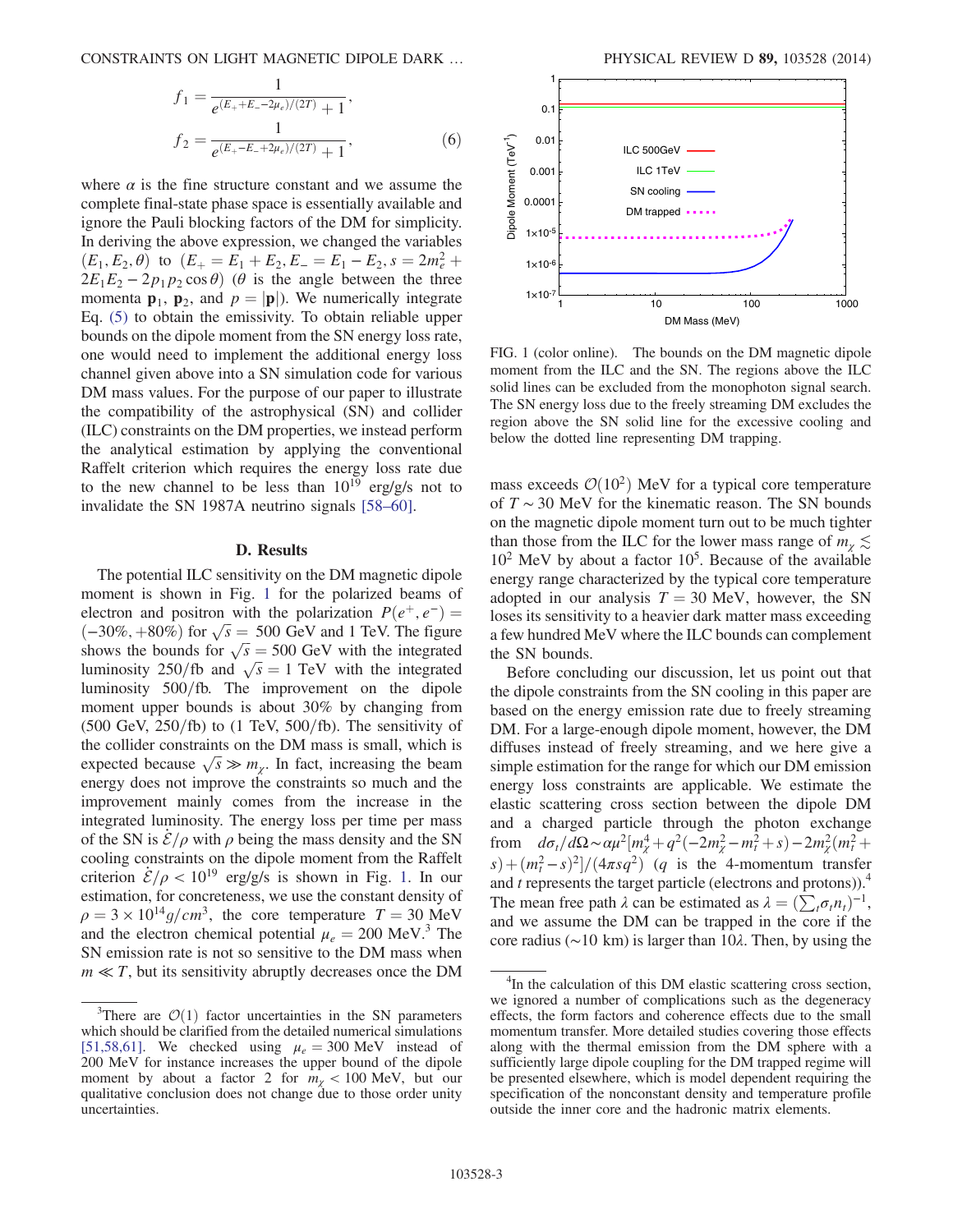constant common number density  $n_t \sim 10^{44}/m^3$  and a typical energy of the DM and electron  $\mathcal{O}(10^2)$  MeV, we can estimate that the trapping condition is reached for the dipole moment of order  $\mathcal{O}(10^{-5})$ /TeV. For the parameter region  $\mu \gtrsim \mathcal{O}(10^{-5})$ /TeV, hence, our simple cooling arguments could fail and the DM diffusion would need to be taken into account. This limitation due to the DM trapping in the core is indicated with the dotted line in Fig. 1 above which our SN cooling constraints could be obviated. In conclusion, we studied how the electron-DM interactions which show up for both the ILC and supernova can constrain the magnetic dipole dark matter to illustrate the complementarity of the collider and astrophysical probes on light DM in the MeV mass range. We found the SN constraints turn out to be much tighter than the ILC ones for the lower mass range  $m \lesssim \mathcal{O}(10^2)$  MeV, while the collider constraints can be complementary to the SN constraints for larger DM masses due to the rapid weakening of the SN cooling constraints for  $m \gtrsim \mathcal{O}(10^2)$  MeV for a typical SN core temperature of  $T \sim 30$  MeV. Our study of MeV dipole DM deserves further investigation and we plan in the future to refine various uncertainties and simplifications made in our calculations. For instance, the detailed collider studies including the optimized selection cuts along with the detector simulations and particle identification/reconstruction efficiencies, such as those including the (detector specification dependent) background from  $e^+e^- \rightarrow e^+e^-\gamma$  with both leptons missed, were left out in our estimates. For the SN analysis, we paid particular attention to the DM-electron interactions in connection to the DM interactions at the ILC. We however note that DM-nucleon interactions could be important for the production and trapping of the DM in SN to tighten the bounds presented here, and we plan to perform more careful analysis for such issues in future work.

#### ACKNOWLEDGMENTS

This work was supported by the MEXT of Japan, the ERC project 267117 (DARK) hosted by Universite Pierre et Marie Curie—Paris 6 and at JHU by NSF Grant No. OIA-1124403.

- [1] M. Pospelov and T. ter Veldhuis, [Phys. Lett. B](http://dx.doi.org/10.1016/S0370-2693(00)00358-0) 480, 181  $(2000)$ .
- [2] K. Sigurdson, M. Doran, A. Kurylov, R. R. Caldwell, and M. Kamionkowski, Phys. Rev. D 70[, 083501 \(2004\)](http://dx.doi.org/10.1103/PhysRevD.70.083501); K. Sigurdson, M. Doran, A. Kurylov, R. R. Caldwell, and M. Kamionkowski, [Phys. Rev. D](http://dx.doi.org/10.1103/PhysRevD.73.089903)73, 089903(E) [\(2006\).](http://dx.doi.org/10.1103/PhysRevD.73.089903)
- [3] E. Masso, S. Mohanty, and S. Rao, [Phys. Rev. D](http://dx.doi.org/10.1103/PhysRevD.80.036009) 80, 036009 [\(2009\).](http://dx.doi.org/10.1103/PhysRevD.80.036009)
- [4] J. Kopp, V. Niro, T. Schwetz, and J. Zupan, [Phys. Rev. D](http://dx.doi.org/10.1103/PhysRevD.80.083502) 80, [083502 \(2009\).](http://dx.doi.org/10.1103/PhysRevD.80.083502)
- [5] A. Dedes, I. Giomataris, K. Suxho, and J.D. Vergados, Nucl. Phys. B826[, 148 \(2010\).](http://dx.doi.org/10.1016/j.nuclphysb.2009.09.032)
- [6] T. Banks, J.-F. Fortin, and S. Thomas, [arXiv:1007.5515.](http://arXiv.org/abs/1007.5515)
- [7] A. L. Fitzpatrick and K. M. Zurek, [Phys. Rev. D](http://dx.doi.org/10.1103/PhysRevD.82.075004) 82, 075004 [\(2010\).](http://dx.doi.org/10.1103/PhysRevD.82.075004)
- [8] R. Essig, J. Mardon, and T. Volansky, [Phys. Rev. D](http://dx.doi.org/10.1103/PhysRevD.85.076007) 85, [076007 \(2012\).](http://dx.doi.org/10.1103/PhysRevD.85.076007)
- [9] P. W. Graham, D. E. Kaplan, S. Rajendran, and M. T. Walters, [Phys. Dark Univ.](http://dx.doi.org/10.1016/j.dark.2012.09.001) 1, 32 (2012).
- [10] E. Del Nobile, C. Kouvaris, P. Panci, F. Sannino, and J. Virkajarvi, [J. Cosmol. Astropart. Phys. 08 \(2012\) 010.](http://dx.doi.org/10.1088/1475-7516/2012/08/010)
- [11] V. Barger, W.-Y. Keung, D. Marfatia, and P.-Y. Tseng, [Phys.](http://dx.doi.org/10.1016/j.physletb.2012.09.036) Lett. B 717[, 219 \(2012\).](http://dx.doi.org/10.1016/j.physletb.2012.09.036)
- [12] J. H. Heo and C. S. Kim, [Phys. Rev. D](http://dx.doi.org/10.1103/PhysRevD.87.013007) 87, 013007 [\(2013\).](http://dx.doi.org/10.1103/PhysRevD.87.013007)
- [13] E. Del Nobile, G. Gelmini, P. Gondolo, and J.-H. Huh, [J. Cosmol. Astropart. Phys. 10 \(2013\) 048.](http://dx.doi.org/10.1088/1475-7516/2013/10/048)
- [14] R. Essig, J. Mardon, M. Papucci, T. Volansky, and Y.-M. Zhong, [J. High Energy Phys. 11 \(2013\) 167.](http://dx.doi.org/10.1007/JHEP11(2013)167)
- [15] I. Lopes, K. Kadota, and J. Silk, [Astrophys. J. Lett.](http://dx.doi.org/10.1088/2041-8205/780/2/L15) 780, L15 [\(2014\).](http://dx.doi.org/10.1088/2041-8205/780/2/L15)
- [16] K. M. Nollett and G. Steigman, [Phys. Rev. D](http://dx.doi.org/10.1103/PhysRevD.89.083508) 89, 083508 [\(2014\).](http://dx.doi.org/10.1103/PhysRevD.89.083508)
- [17] E. Del Nobile, G. B. Gelmini, P. Gondolo, and J.-H. Huh, [arXiv:1401.4508.](http://arXiv.org/abs/1401.4508)
- [18] R. Foadi, M. T. Frandsen, and F. Sannino, [Phys. Rev. D](http://dx.doi.org/10.1103/PhysRevD.80.037702) 80, [037702 \(2009\).](http://dx.doi.org/10.1103/PhysRevD.80.037702)
- [19] S. D. McDermott, H.-B. Yu, and K. M. Zurek, [Phys. Rev. D](http://dx.doi.org/10.1103/PhysRevD.83.063509) 83[, 063509 \(2011\).](http://dx.doi.org/10.1103/PhysRevD.83.063509)
- [20] J. Brau, Y. Okada, N. J. Walker, A. Djouadi, J. Lykken, K. Monig, M. Oreglia, and S. Yamashita et al., Report No. ILC-REPORT-2007-001.
- [21] J. Brau et al. (ILC Collaboration), [arXiv:0712.1950.](http://arXiv.org/abs/0712.1950)
- [22] C. Bartels and J. List, [arXiv:0901.4890.](http://arXiv.org/abs/0901.4890)
- [23] T. Abe et al. (ILD Concept Group—Linear Collider Collaboration), [arXiv:1006.3396.](http://arXiv.org/abs/1006.3396)
- [24] P. J. Fox, R. Harnik, J. Kopp, and Y. Tsai, [Phys. Rev. D](http://dx.doi.org/10.1103/PhysRevD.84.014028) 84, [014028 \(2011\).](http://dx.doi.org/10.1103/PhysRevD.84.014028)
- [25] J.-F. Fortin and T. M. P. Tait, [Phys. Rev. D](http://dx.doi.org/10.1103/PhysRevD.85.063506) 85, 063506 [\(2012\).](http://dx.doi.org/10.1103/PhysRevD.85.063506)
- [26] C. Bartels, M. Berggren, and J. List, [Eur. Phys. J. C](http://dx.doi.org/10.1140/epjc/s10052-012-2213-9) 72, 2213 [\(2012\).](http://dx.doi.org/10.1140/epjc/s10052-012-2213-9)
- [27] H. Dreiner, M. Huck, M. Kramer, D. Schmeier, and J. Tattersall, Phys. Rev. D 87[, 075015 \(2013\).](http://dx.doi.org/10.1103/PhysRevD.87.075015)
- [28] T. Behnke, J. E. Brau, P. N. Burrows, J. Fuster, M. Peskin, M. Stanitzki, Y. Sugimoto, and S. Yamada et al., [arXiv:1306.6329.](http://arXiv.org/abs/1306.6329)
- [29] H. Baer, T. Barklow, K. Fujii, Y. Gao, A. Hoang, S. Kanemura, J. List, and H. E. Logan et al., [arXiv:1306.6352.](http://arXiv.org/abs/1306.6352)